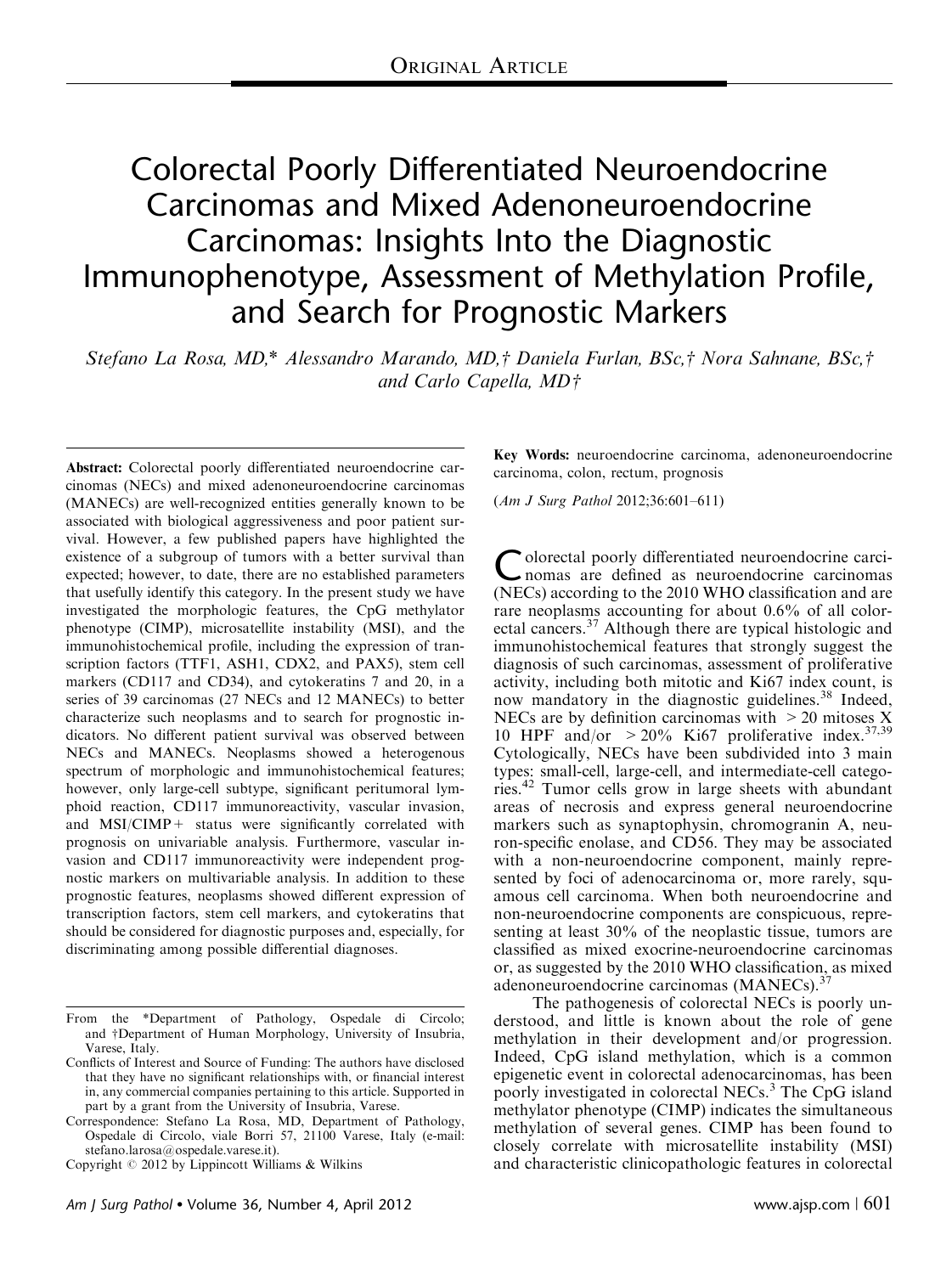adenocarcinomas.[1,16](#page-9-0) However, whether CIMP and MSI can be associated with specific clinical, morphologic, or immunophenotypical features or whether they can play a role in tumor progression with diagnostic and prognostic implications in colorectal NECs is still unknown.

The expression of transcription factors (TFs) and stem cell markers in colorectal NECs and their possible role as diagnostic and/or prognostic indicators remain to be clarified. Some TFs are known to be specifically expressed in neuroendocrine cells and related tumors of different sites and have therefore been investigated as diagnostic/prognostic markers. Examples are TTF1 expression in lung neuroendocrine cells and related tumors,<sup>[26](#page-9-0)</sup> CDX2 in intestinal EC cells and EC cell tumors,  $5,29$  and Isl-1 and PDX1 in islet cells and neuro-endocrine tumors of the pancreas.<sup>[40](#page-10-0)</sup> In addition, it has been recently reported that the expression of hematopoietic stem cell markers such as CD117 correlates with prognosis in neuroendocrine neoplasms.[48](#page-10-0)

From a clinical point of view, colorectal NECs are high-grade cancers associated with poor prognosis.<sup>37</sup> However, survival data regarding patients with colorectal NECs mainly refer to small series, and analyses of a large number of cases are rare in the literature.<sup>[42](#page-10-0)</sup> In addition, data from a few published studies<sup>[36,42](#page-10-0)</sup> and from anecdotal experience seem to suggest that there is a fraction of patients with colorectal NECs who have a better survival rate than expected, but there are no available parameters that can identify this small group of patients.

In the present study we have systematically investigated the clinicopathologic features, the immunohistochemical profile including the expression of several TFs and stem cell markers, MSI status, and the methylation phenotype of 39 colorectal NECs to better characterize this tumor category and identify possible diagnostic and/or prognostic markers.

### MATERIALS AND METHODS

#### Cases

The pathology database at the Department of Pathology of the Ospedale di Circolo in Varese was searched for primary colorectal neoplasms with one of the following diagnoses during the years 1980–2010: "poorly differentiated neuroendocrine carcinoma," "small cell carcinoma," "adenocarcinoma with neuroendocrine features," and "mixed exocrine-(neuro)endocrine carcinoma." Cases included specimens from the surgical or endoscopic departments of the hospital in Varese and neoplasms sent for consultation from other hospitals. All cases were reviewed, and only neoplasms with pure morphologic and immunohistochemical neuroendocrine features or mixed exocrine-neuroendocrine tumors with a neuroendocrine component  $>30\%$  were considered for the study. Moreover, patients with a history of lung primary neuroendocrine neoplasms or with welldifferentiated (grade 1 or 2, according to 2010 WHO classification) colonic neuroendocrine tumors (carcinoids) were excluded. Following these criteria, 39 cases were enrolled in the investigation. The series included 38 primary cancers and

1 liver metastasis. Surgical material was available for 36 cases, whereas for 3 cases only endoscopically removed biopsies were available. This study was conducted according to the clinical standards of the 1975 and 1983 Declaration of Helsinki.

## Morphologic Investigation

All tissues were fixed in buffered formalin (formaldehyde 4% wt/vol and acetate buffer 0.05 M) and routinely processed in paraffin wax. Five-micrometer-thick sections were stained with hematoxylin-eosin and alcianblue/periodic acid-Schiff. The 39 colorectal NECs were thoroughly investigated for the following parameters: cytologic subtype (small-cell, large-cell, intermediate-cell types), number of mitoses per 10 HPF, presence of necrosis (absent vs. focal or extensive with typical "geographic chart" appearance), lymphovascular invasion evaluated in both H&E-stained and CD34-stained sections, perineural invasion, infiltrative or expanding type of growth, size, level of colonic wall invasion, peritumoral lymphoid infiltration, staging according to UICC (2010), and ENETS.<sup>[39](#page-10-0)</sup>

#### Immunohistochemistry

For immunohistochemistry,  $3$ - $\mu$ m-thick sections were mounted on poly-L-lysine–coated slides, deparaffinized, and hydrated through graded alcohols to water. After endogenous peroxidase activity inhibition, performed by dipping sections in 3% hydrogen peroxide for 10 minutes, incubation with primary antibodies ([Table 1](#page-2-0)) was carried out at  $4^{\circ}$ C for 18–20 hours, followed by the avidin-biotin complex procedure. Immunoreactions were developed using  $0.03\%$  3,3' diaminobenzidine tetrahydrochloride, and then sections were counterstained with Harris hematoxylin. A tumor was considered positive when at least 5% of cells were immunoreactive for a specific antibody.

## MSI Analysis and Methylation-specific Multiplex Ligation Probe Amplification (MS-MLPA)

Tumor DNA of each patient was obtained from formalin-fixed and paraffin-embedded tissues using representative 8-µm-thick sections of tumor samples. Three sections of every specimen were treated twice with xylene and then washed twice with ethanol. DNA was extracted using a QIAamp DNA FFPE tissue kit (Qiagen, Hilden, Germany) according to the manufacturer's protocol. Neuroendocrine neoplastic areas were manually microdissected for DNA extraction and contained at least 70% of tumor cells to minimize contamination by normal cells.[13](#page-9-0)

MSI analysis was carried out using 5 mononucleotide repeat microsatellite targets (BAT-25, BAT-26, NR-21, NR-24, and NR-22) in a pentaplex PCR system according to the protocol previously reported.[44](#page-10-0) The PCR fragments were separated using an ABI Prism 310 Genetic Analyser and further analyzed using GeneMapper 4.0 (Applied Biosystems, Foster City, CA). MSI at high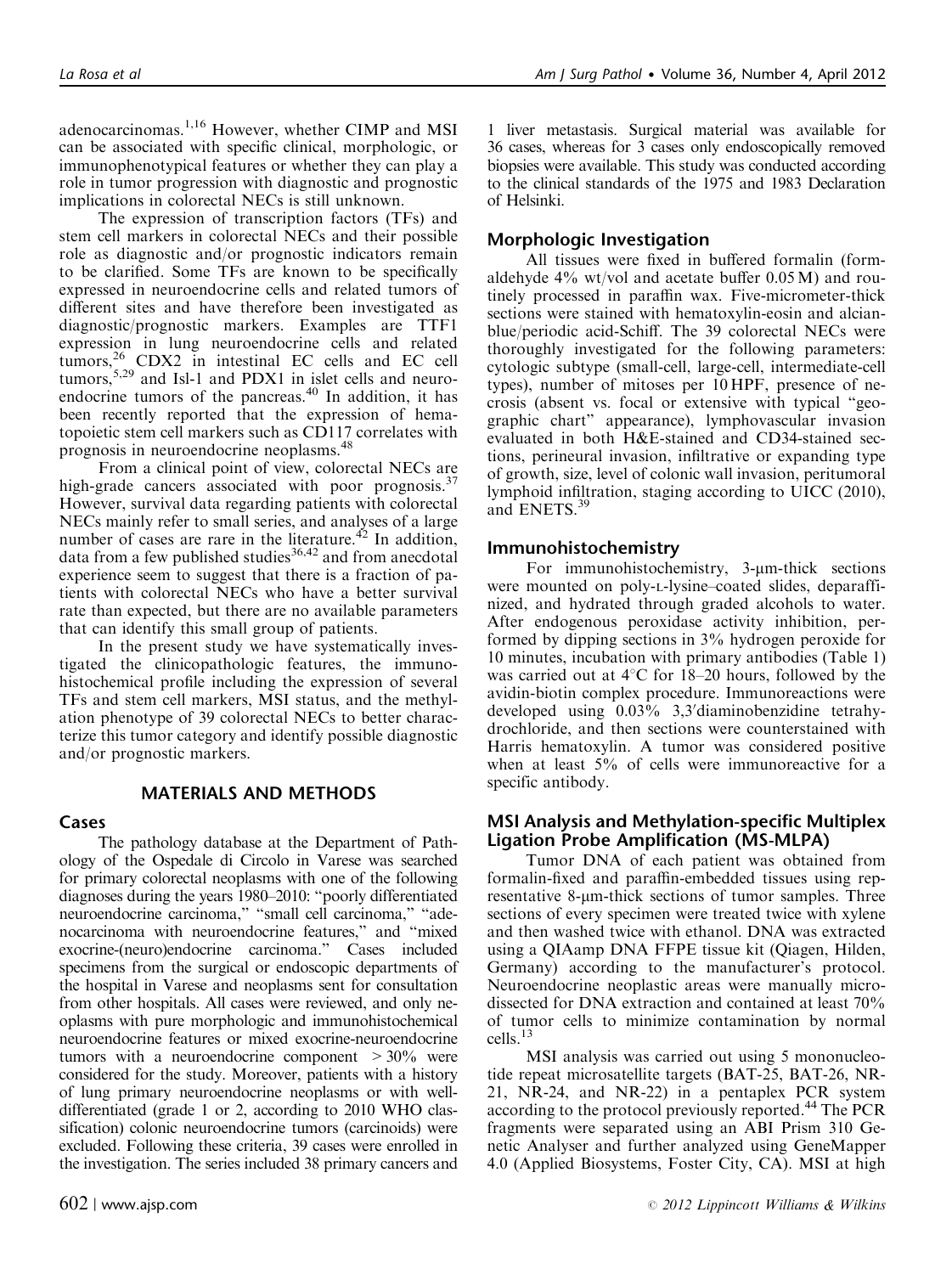| Antibodies/Antisera | $P/M$ (Clone)     | <b>Dilution</b> | <b>Source</b>                               |
|---------------------|-------------------|-----------------|---------------------------------------------|
| Synaptophysin       | $M$ (snp88)       | 1:100           | BioGenex Laboratories, San Ramon, CA        |
| Chromogranin A      | $M$ (LK2H10)      | 1:1             | Ventana, Tucson, AZ                         |
| NSE.                | $M$ (MIG-N3)      | 1:200           | Monosan, Uden, The Netherlands              |
| CD56                | M (123C3)         | 1:100           | Monosan                                     |
| TTF1                | M(SPT24)          | 1:100           | Novocastra, Newcastle, UK                   |
| ASH1                | M(24B72D11.1)     | 1:100           | BD Biosciences, San Jose, CA                |
| CD117               | P                 | 1:100           | Dako, Glostrup, Denmark                     |
| CD34                | $M$ (OBE nd/10)   | 1:1             | Novocastra                                  |
| PAX5                | $M$ (C-20)        | 1:2000          | Santa Cruz, Biotechnology, Santa Cruz, CA   |
| Cytokeratin 20      | $M$ (Ks 20.8)     | 1:100           | Dako                                        |
| Cytokeratin 7       | $M$ (OV-TL 12/30) | 1:200           | Dako                                        |
| CDX <sub>2</sub>    | $M (CDX2-88)$     | 1:100           | BioGenex Laboratories                       |
| hMLH1               | $M$ (G-168.15)    | 1:100           | Pharmingen, San Diego, CA                   |
| hMSH2               | $M$ (Fe11)        | 1:100           | Oncogene, Cambridge, MA                     |
| hMSH <sub>6</sub>   | M(44)             | 1:100           | BD Transduction Laboratories, Lexington, KY |
| hPMS <sub>2</sub>   | $M(A16-4)$        | 1:100           | <b>BD</b> Biosciences                       |
| p53                 | $M$ (D07)         | 1:500           | Dako                                        |
| Ki67                | M (MIB1)          | 1:100           | Dako                                        |

<span id="page-2-0"></span>

|  |  | <b>TABLE 1. Antibodies and Antisera Used</b> |  |
|--|--|----------------------------------------------|--|
|--|--|----------------------------------------------|--|

frequency was scored when at least 40% of the microsatellites analyzed were unstable.

The SALSA MS-MLPA ME001 tumor suppressor-1 kit and SALSA MS-MLPA ME002 tumor suppressor-2 kit (MRC-Holland, Amsterdam, The Netherlands) were used to perform promoter methylation analysis on all tumors included in the study. A total of 34 different tumor suppressor genes ([Table 2\)](#page-3-0) were examined by MS-MLPA according to the manufacturer's instructions after checking each DNA sample for integrity and amplifiability by BIOMED-2 multiplex PCR. $45$  The MS-MLPA products were separated by capillary electrophoresis on an ABI 310 Automatic DNA Sequencer (Applied Biosystems) and analyzed by GeneMapper 4.0 genotyping software (Applied Biosystems). Two replicates were performed for each sample. Values corresponding to peak size in base pairs and peak areas were used for further data processing using Coffalyser V7 software (MRC-Holland), and the methylation ratio (MR) was calculated by dividing each normalized peak value of the digested sample by that of the corresponding undigested sample. Sensitivity and specificity of the MS-MLPA assay were determined by a titration experiment, mixing fully methylated DNA (CpGenome Universal Methylated DNA, Millipore) with unmethylated DNA (CpGenome Universal UnMethylated DNA, Millipore) in dilutions of 0%, 10%, 30%, 50%, 80%, and 100%. MRs obtained in the titration experiments were evaluated by receiver op-erating characteristic (ROC) curve analysis.<sup>[49](#page-10-0)</sup> For each gene we defined the best cutoff points of MR to score the presence of aberrant methylation as a categorical variable ([Table 2](#page-3-0)).

#### Statistical Analysis

The cutoff value of the MR of each gene with corresponding sensitivity, specificity, and accuracy was esti-mated by ROC curve analysis.<sup>[49](#page-10-0)</sup> The best statistical cutoff was calculated by minimizing the distance between the

point with specificity = 1 and sensitivity = 1 and the points on the ROC curve.

Correlation analyses were performed using the Fisher exact test, analysis of variance, and the independent sample  $t$  test. The relationship between morphologic and immunohistochemical variables and patient survival was evaluated using the Kaplan-Meier method and statistically checked with the log-rank test. All predictors statistically correlated with survival on univariable study were included in a multivariable analysis using the Cox proportional regression model. A *P*-value of  $\leq 0.05$ was considered statistically significant. All analyses were performed using MedCalc Statistical Software (version 11.0.1.0).

#### RESULTS

#### Clinicopathologic Findings

Of the 39 cases included in the study, 12 showed a non-neuroendocrine component representing at least 30% of the tumor tissue, and, for this reason, they were reclassified as MANECs, in line with the 2010 WHO classification.[37](#page-10-0) In 2 MANECs the non-neuroendocrine component was represented by squamous cell carcinoma, in 4 by adenocarcinoma, in 4 by adenoma, and in 2 by adenoma combined with squamous cell carcinoma. All the cases showing the squamous cell carcinoma component were localized in the right colon. In addition to MANECs, a focal non-neuroendocrine component  $\approx$  30% of the tumor tissue) was also observed in 11 other NECs. The patients' main clinicopathologic features are summarized in [Table 3.](#page-4-0) Both NECs and MANECs were more frequently localized in the right colon and were more frequently observed in men  $(M: F = 1.4:1)$  with an average age of 67 years (range, 34 to 87 y). However, patients with MANECs showed a slightly higher average age  $(72 y)$  at diagnosis than did patients with NECs  $(65 y)$ . Most tumors (77%) showed lymph node metastases at the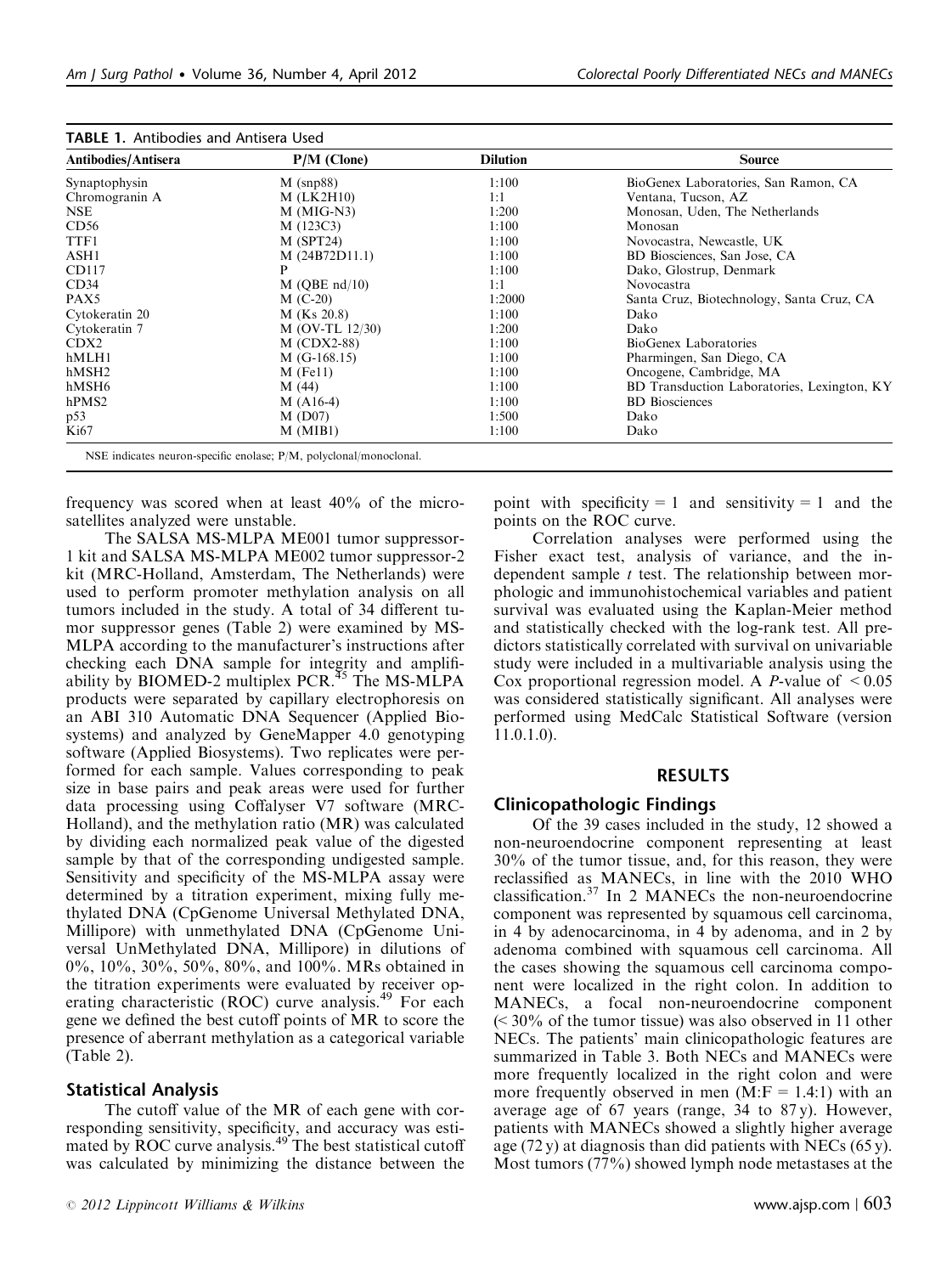<span id="page-3-0"></span>

|                | <b>TABLE 2.</b> Genes Examined by MS-MLPA Analysis | <b>Position</b> |                  |                                         |                         |
|----------------|----------------------------------------------------|-----------------|------------------|-----------------------------------------|-------------------------|
| No.            | Gene                                               |                 | <b>ID</b> Number | <b>Amplicon Size</b>                    | <b>MR</b> (Cutoff Used) |
| 1              | <b>TP73</b>                                        | 1p36.3          | NM_005427.2      | 400*; 238†                              | 0.32                    |
| $\overline{c}$ | CASP <sub>8</sub>                                  | 2q33.2          | NM 001228        | 265*                                    | 0.41                    |
| 3              | <b>VHL</b>                                         | 3p25.3          | NM 000551        | 355*; 265†                              | 0.17                    |
| 4              | <b>RARB</b>                                        | 3p24.2          | NM 000965        | 193*; 454†                              | 0.27                    |
| 5              | MLH1                                               | 3p22.3          | NM_000249        | $166^*$ ; 463*                          | 0.2                     |
| 6              | RASSF1                                             | 3p21.3          | NM 007182        | 328*; 382*                              | 0.57                    |
| 7              | <b>FHIT</b>                                        | 3p14.2          | NM 002012        | 409*                                    | 0.24                    |
| 8              | <b>APC</b>                                         | 5q22            | NM 000038        | $148*$                                  | 0.44                    |
| 9              | $ESR1$                                             | 6q25.1          | NM_000125        | 373*; 301†                              | 0.42                    |
| 10             | PAX5A                                              | 9p13            | NM 016734        | 211 <sup>†</sup>                        | 0.3                     |
| 11             | CDKN2A(p14)                                        | 9p21.3          | NM_058195        | $160*$                                  | 0.24                    |
| 12             | CDKN2A(p16)                                        | 9p21.3          | NM_058195        | 427†                                    | 0.36                    |
| 13             | DAPK1                                              | 9q22            | NM_004938        | 346*                                    | 0.22                    |
| 14             | <b>PTEN</b>                                        | 10q23.3         | NM_000314        | 292*; 184†                              | 0.16                    |
| 15             | <b>MGMT</b>                                        | 10q26.3         | NM_002412        | 193†; 382†                              | 0.38                    |
| 16             | CD44                                               | 11p12           | NM_000610        | 319*; 463†                              | 0.66                    |
| 17             | GSTP1                                              | 11q13           | NM 000852        | 454*; 274†                              | 0.28                    |
| 18             | PAX6                                               | 11p13           | NM_001604        | 409†                                    | 0.23                    |
| 19             | WT1                                                | 11p13           | NM_000378        | 247†                                    | 0.31                    |
| 20             | <b>ATM</b>                                         | 11q23           | NM_000051        | $184$ <sup>*</sup> ; $160$ <sup>†</sup> | 0.26                    |
| 21             | IGSF4                                              | 11q23           | NM 014333        | 427*; 355†                              | 0.35                    |
| 22             | <b>CDKN1B</b>                                      | 12p13.2         | NM_004064        | $274*$                                  | 0.25                    |
| 23             | <b>CHFR</b>                                        | 12q24.3         | NM_00116134      | 238*; 292†                              | 0.34                    |
| 24             | BRCA <sub>2</sub>                                  | 13q13.1         | NM 000059        | 301*; 148†                              | 0.36                    |
| 25             | R <sub>B1</sub>                                    | 13q14.2         | NM 000321        | 319†; 472†                              | 0.2                     |
| 26             | THBS1                                              | 15q15           | NM_003246        | 346†                                    | 0.25                    |
| 27             | <b>PYCARD</b>                                      | 16p11.2         | NM 013258        | 400+                                    | 0.21                    |
| 28             | CDH <sub>13</sub>                                  | 16q23.3         | NM_001257        | 436*; 220†                              | 0.58                    |
| 29             | <b>TP53</b>                                        | 17p13.1         | NM 000546        | 166                                     | 0.21                    |
| 30             | HIC1                                               | 17p13.3         | NM 006497        | $220*$                                  | 0.22                    |
| 31             | <b>BRCA1</b>                                       | 17q21.3         | NM 007294        | 247*; 142†                              | 0.31                    |
| 32             | STK11                                              | 19p13.3         | NM 000455        | 373†                                    | 0.23                    |
| 33             | GATA5                                              | 20q13.3         | NM_080473        | 436†                                    | 0.24                    |
| 34             | TIMP3                                              | 22q12.3         | NM_000362        | $142*$                                  | 0.28                    |

\*ME001-C1 MS-MLPA 1.<br>†ME002-A1 MS-MLPA kit (MRC-Holland).

†ME002-A1 MS-MLPA kit (MRC-Holland).<br>Probe sequences and the locations of the target HhaI sites are given in the MRC-Holland web site.

time of diagnosis, whereas distant metastases at the time of diagnosis were observed in 10 cases (8 NECs and 2 MANECs). Most tumors (89%), both NECs and MANECs, were diagnosed at stage III or IV, independently of the scheme used (UICC or ENETS).

The morphologic features are summarized in [Table 4](#page-4-0) and shown in [Figure 1.](#page-5-0) The majority (79%) of tumors were composed of small-to-intermediate cells, whereas only 8 (21%) carcinomas (6 NECs and 2 MANECs) were composed purely of large cells. Lymphatic vessel infiltration was observed in all but one case; perineural invasion was observed in the majority of carcinomas, as was vascular invasion. Necrosis, either focal or diffuse, was observed in 33/39 (92%) cases. In 8/39 (21%) cases (7 NECs and 1 MANEC) a significant lymphoid infiltrate was observed at the periphery of the neoplasms.

## Immunohistochemical Profile

Immunohistochemical findings are summarized in [Table 5.](#page-6-0) All tumors were first tested for chromogranin A and synaptophysin expression, and both were generally well expressed. For 5 cancers in which these markers were negative, CD56 and neuron-specific enolase immunostainings were performed to confirm the neuroendocrine nature of the tumors. Immunoreactivity for TTF1 and ASH1, 2 TFs known to be expressed in lung NECs, was observed in 18% and 26% of cases, respectively, whereas the expression of CDX2, a TF expressed in intestinal neoplasms, was found in 29/39 (74%) carcinomas (19 NECS and 10 MANECs). We decided to use the expression of TTF1 and/or ASH1 in the absence of CDX2 to define a "lung-type" NEC or MANEC (5 cases), whereas the expression of CDX2 in the absence of both TTF1 and ASH1 identified an "intestinal-type" NEC or MANEC (21 cases). In addition to these 2 subgroups, 6 cancers expressing both CDX2 and TTF1 and/or ASH1 (mixed type) and 7 cases negative for all of these TFs (null type) were found. These subgroups of tumors did not show a prognostic significance in this specific tumor series but were correlated with morphologic cell features. In this respect it is worth noting that 7/8 (87.5%) large-cell carcinomas showed an "intestinal-type" phenotype versus 14/31 (45%) non–large-cell type. The expression of hematopoietic stem cell markers including CD117, CD34, and PAX5 was observed in 54%, 8%, and 18% of cases,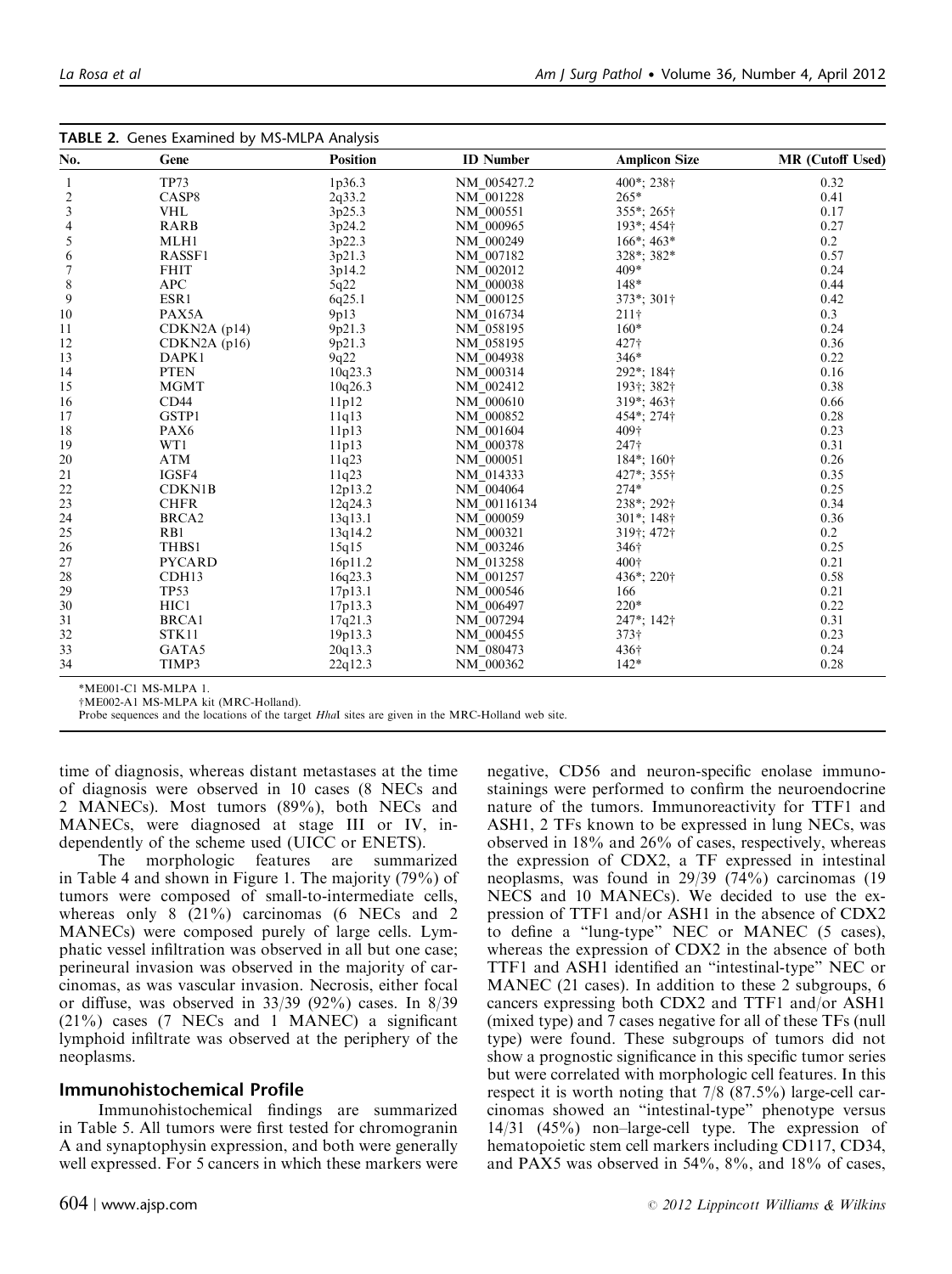|                       | <b>NECs</b>  | <b>MANECs</b> | <b>Total</b> |
|-----------------------|--------------|---------------|--------------|
|                       | 27 Cases     | 12 Cases      | 39 Cases     |
| <b>Sex</b>            |              |               |              |
| Male                  | $15(60\%)$   | 8(67%)        | $23(59\%)$   |
| Female                | $12(40\%)$   | 4(33%)        | $16(41\%)$   |
| Age $(y)$             |              |               |              |
| Average               | 65           | 72            | 67           |
| Range                 | 34-85        | 51-87         | 34-87        |
| Location*             |              |               |              |
| Right colon           | 17(65%)      | 8(67%)        | 25(64%)      |
| Left colon            | 9(35%)       | 4(33%)        | 13(33%)      |
| Lymph node metastasis | $19(70\%)$   | 11 $(92\%)$   | 30 $(77%)$   |
| Distant metastasis    | $8(30\%)$    | 2(17%)        | 10(26%)      |
| Tumor stage (UICC)†   |              |               |              |
| Stage I               | $\mathbf{0}$ | 0             | $\mathbf{0}$ |
| Stage II              | 4(17%)       | 0             | 4 $(11\%)$   |
| Stage III             | $12(50\%)$   | 10(83%)       | $22(61\%)$   |
| Stage IV              | 8(33%)       | 2(17%)        | 10(28%)      |
| Tumor stage (ENETS)†  |              |               |              |
| Stage I               | $\theta$     | 0             | $\mathbf{0}$ |
| Stage II              | 3(13%)       | $\theta$      | 3(8%)        |
| Stage III             | 13(54%)      | 10(83%)       | $23(64\%)$   |
| Stage IV              | 8(33%)       | 2(17%)        | 10(28%)      |
| Follow-up (mo)        |              |               |              |
| Mean time             | 43.5         | 16.6          | 35.8         |
| Range time            | $1 - 257$    | $1 - 72$      | $1 - 257$    |
| DOC                   | 2(7%)        | $\mathbf{0}$  | 2(5%)        |
| <b>DOD</b>            | $19(70\%)$   | $7(59\%)$     | 26(67%)      |
| <b>AFD</b>            | 4(15%)       | 3(25%)        | 7(18%)       |
| POD                   | $1(4\%)$     | $1(8\%)$      | 2(5%)        |
| Lost                  | $1(4\%)$     | 1(8%)         | 2(5%)        |

<span id="page-4-0"></span>TABLE 3. Clinicopathologic Characteristics

\*For 1 case information regarding tumor site was not available.

wFor 3 endoscopic NECs staging was not performed.

AFD indicates alive and free of disease; DOC, died of other causes; DOD, died of disease; POD, postoperative death.

respectively. p53 nuclear immunoreactivity was found in all MANECs and in 70% of NECs. Both CK7 and CK20 were found in a small group of tumors ([Table 5](#page-6-0)).

| <b>TABLE 4.</b> Morphologic and Proliferative Features |                         |                           |                   |
|--------------------------------------------------------|-------------------------|---------------------------|-------------------|
|                                                        | <b>NECs</b><br>27 Cases | <b>MANECs</b><br>12 Cases | Total<br>39 Cases |
| Cell types                                             |                         |                           |                   |
| SC.                                                    | 4(15%)                  | $1(8\%)$                  | 5(13%)            |
| SC/IC                                                  | $8(30\%)$               | 5(42%)                    | $13(33\%)$        |
| IС                                                     | 4(15%)                  | 3(25%)                    | 7(18%)            |
| LC/IC                                                  | 5(18%)                  | $1(8\%)$                  | 6(15%)            |
| LC                                                     | 6(22%)                  | 2(17%)                    | $8(21\%)$         |
| Mean mitotic count                                     | 61.4                    | 34.5                      | 53.2              |
| Mitotic range                                          | $15 - 140$              | $20-60$                   | $15 - 140$        |
| Mean Ki67 index                                        | 66%                     | 60%                       | $64\%$            |
| Ki <sub>67</sub> index range                           | $40 - 90\%$             | $40 - 90\%$               | $40 - 90\%$       |
| Lymphatic invasion*                                    | 24 $(100\%)$            | 11 $(92\%)$               | 35(97%)           |
| Angioinvasion*                                         | 18(75%)                 | 11 $(92\%)$               | 29 $(80\%)$       |
| Perineural invasion*                                   | $23(96\%)$              | 11 $(92\%)$               | 34 $(94\%)$       |
| Necrosis*                                              | 23 $(96\%)$             | 10(83%)                   | 33 (92%)          |
| Peritumoral lymphocytes*                               | 7(29%)                  | $1(8\%)$                  | $8(21\%)$         |

\*For 3 NECs only endoscopic biopsies were available; hence, the parameter was not evaluable.

IC indicates intermediate cells; LC, large cells; SC, small cells.

No significant morphologic and immunohistochemical differences were observed between tumors located on the right and left, although carcinomas of the right colon were more frequently of "intestinal-type" with extensive CDX2 expression.

## Methylation Profiles and MSI Status

Methylation analysis of all 34 genes was possible in 30 of the 39 tumor samples included in the study. Three genes, namely ESR1, WT1, and GATA5, were methylated in  $>70\%$  of cases. Intermediate levels of methylation between 10% and 50% were observed for the following genes: CDH13, CHFR, DAPK1, CASP8, RARB, TIMP3, PTEN, APC, PAX5A, IGSF4, RASSF1, MGMT, HIC1, PYCARD, THBS1, and GSTP1. The remaining genes were rarely methylated, showing methylation in  $\leq 10\%$  of cases [\(Fig. 2\)](#page-6-0). A subgroup of 11 tumors (37% of cases) showed extensive gene methylation involving  $> 25\%$  of the promoters examined, suggesting the presence of a  $CIMP +$  phenotype. The methylation of the following 10 genes was significantly correlated with CIMP+: HIC1  $(P < 0.0002)$ , *DAPK1*  $(P = 0.0007)$ , *THBS1*  $(P = 0.001)$ , PTEN (P = 0.005), TIMP3 (P = 0.006), IGSF4 (P = 0.007), RARB ( $P = 0.007$ ), GSTP1 ( $P = 0.02$ ), PAX5A ( $P = 0.03$ ), and  $MGMT (P = 0.03)$ .

The presence of MSI was observed in 5 of 34 tumors (15% of cases), and it was positively associated with a CIMP+ phenotype  $(100\% \text{ of MSI tumors vs. } 63\% \text{ of }$ MSS tumors;  $P = 0.02$ ). MSI/CIMP + cancers were all negative for hMHL1 and hPMS2 protein expression, did not show an exocrine component, were more frequently of large-cell subtype, and showed an abundant peritumoral lymphoid infiltrate. In contrast, they showed neither vascular invasion nor CD117 immunoreactivity, and none of them was diagnosed at stage IV ([Fig. 3](#page-6-0)).

## Survival Analysis

Follow-up information was available for all but 2 patients. The mean follow-up time was 35.8 months: 43.5 months for NECs and 16.6 months for MANECs. Twenty-six of 39 (67%) patients died of disease: specifically,  $19/27$  (70%) patients with NECs and 7/12 (59%) with MANECs. Interestingly, 7 patients (4 with NECs and 3 with MANECs) were alive and free of disease after a mean follow-up time of 104 months (range, 11 to 257 mo), and 2 other patients who died of unrelated causes after a mean follow-up time of 190 months (range, 150 to 230 mo) should be added to this group. No statistically significant ( $P = 0.82$ ) different survival rate was observed between patients with NECs and MANECs ([Fig. 4\)](#page-7-0). For this reason, the prognostic impact of all parameters considered has been evaluated on the entire series of 39 cancers, independently of the NEC or MANEC diagnosis.

Factors statistically influencing survival on the univariable analysis [\(Fig. 4](#page-7-0)) were large-cell type versus non–large-cell type  $(P = 0.009)$ , presence of vascular invasion ( $P = 0.0002$ ) and of peritumoral lymphoid infiltration ( $P = 0.005$ ), CD117 immunoreactivity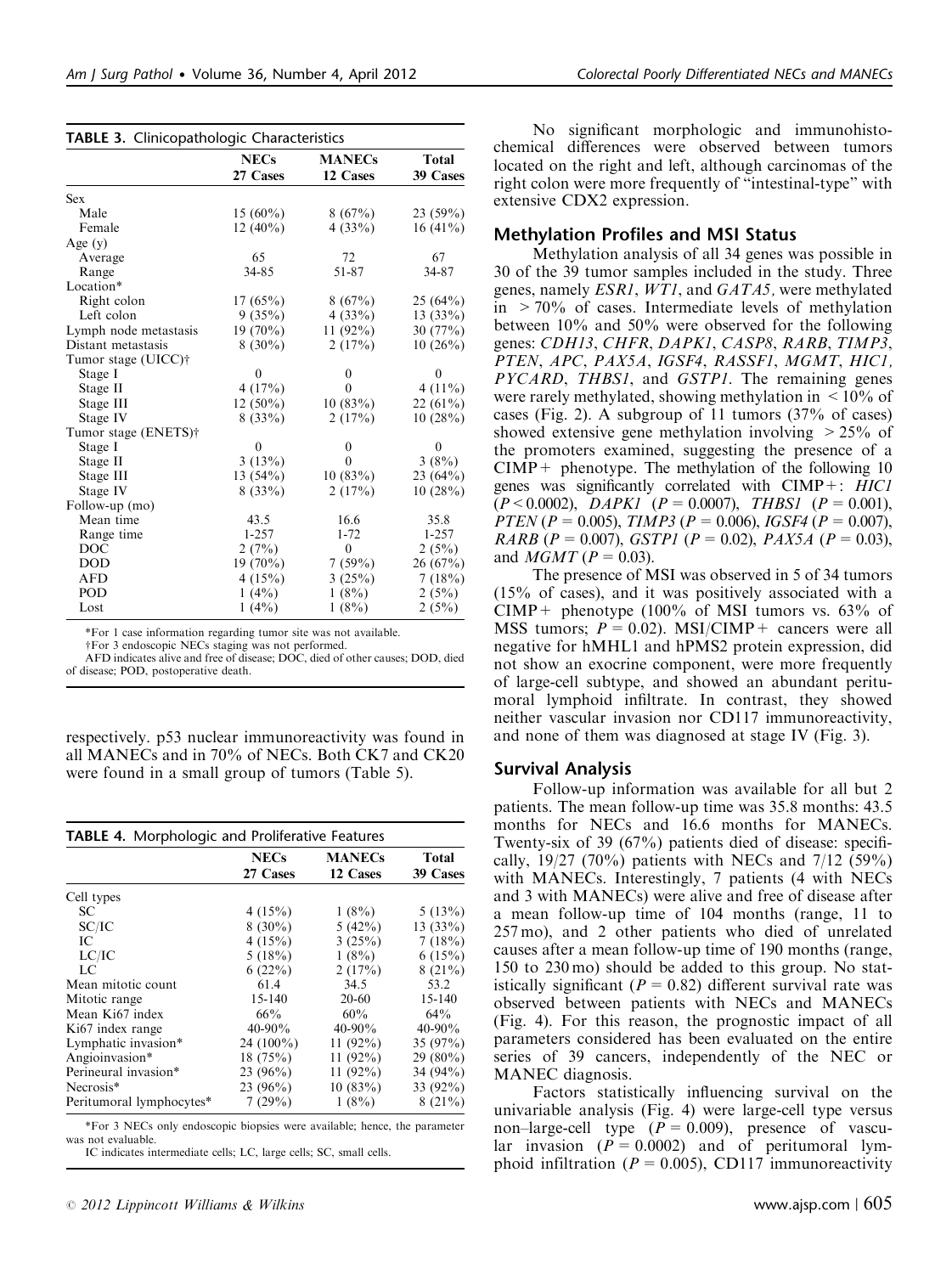<span id="page-5-0"></span>

FIGURE 1. Small-cell NEC is composed of atypical small cells with hyperchromic nuclei without nucleoli and scarce cytoplasm (A), whereas the large-cell subtype is composed of atypical large cells with nuclei showing dispersed chromatin, well-evident nucleoli, and abundant eosinophilic cytoplasm (B). C, An example of a MANEC composed of a tubulovillous adenoma (top) and a smallcell NEC infiltrating the bowel wall (bottom). D, An example of a MANEC composed of a moderately differentiated adenocarcinoma and a large-cell NEC invading the muscular layer. An abundant lymphoid infiltration (E) at the tumor periphery was observed in some cases and it was found to be a good prognostic marker on univariable statistical analysis. In contrast, vascular invasion, detected in both H&E-stained (F) and CD34 (G)-stained sections, was an independent worse prognostic factor, as well as CD117 expression (H).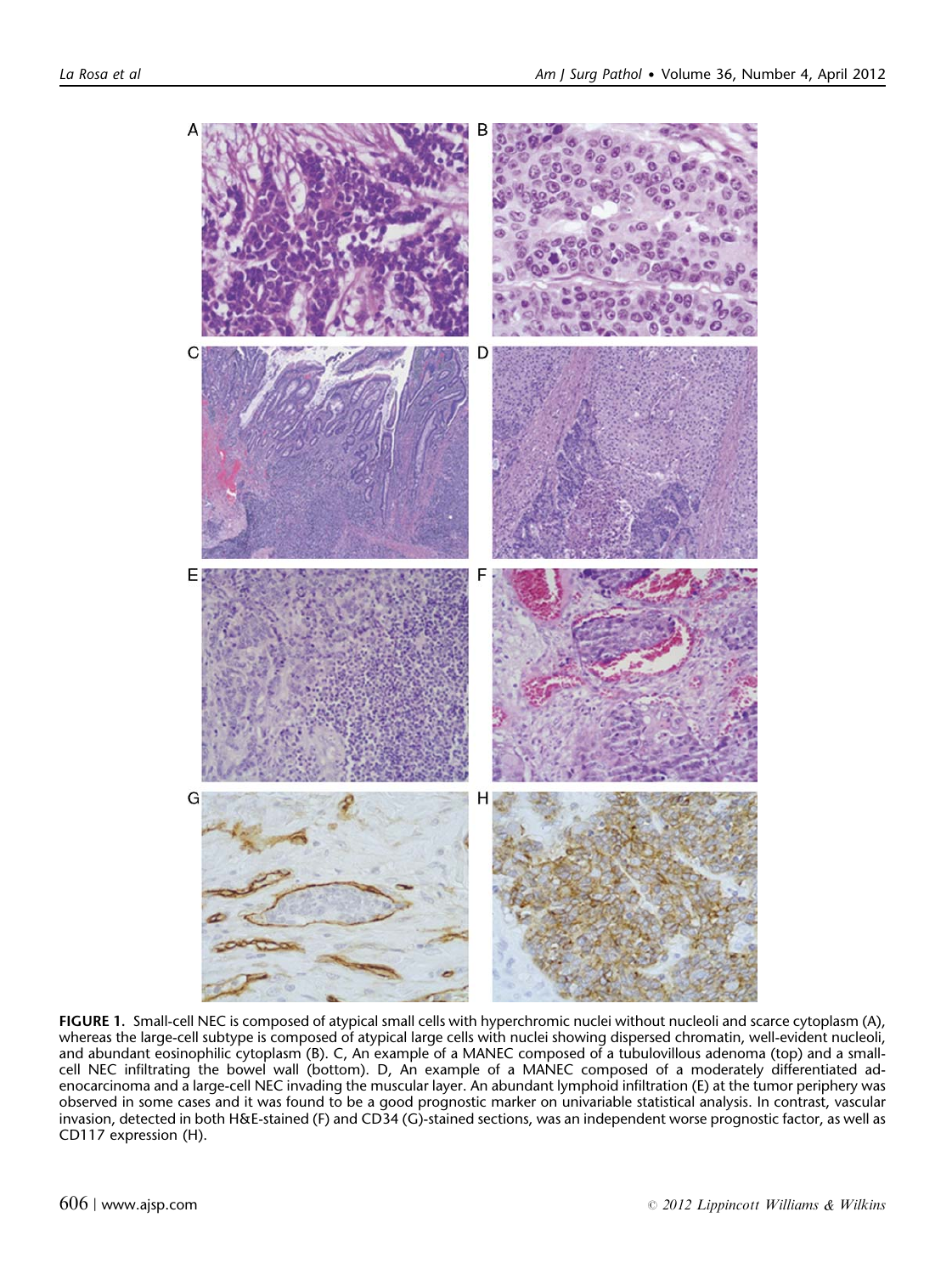|                  | <b>NECs</b><br>27 Cases | <b>MANECs</b><br>12 Cases | Total<br>39 Cases |
|------------------|-------------------------|---------------------------|-------------------|
| Chromogranin A   | $8(30\%)$               | $6(50\%)$                 | 14 $(36\%)$       |
| Synaptophysin    | 21(77%)                 | $12(100\%)$               | 33(85%)           |
| TTF1             | 4(15%)                  | 3(25%)                    | 7(18%)            |
| ASH1             | $8(30\%)$               | 2(17%)                    | 10(26%)           |
| CD117            | 12(44%)                 | 9(75%)                    | 21(54%)           |
| PAX5             | 5(18%)                  | 2(17%)                    | 7(18%)            |
| CD34             | 2(7%)                   | $1(8\%)$                  | 3(8%)             |
| CK20             | $1(4\%)$                | 5(42%)                    | 6(15%)            |
| CK7              | 2(7%)                   | 3(25%)                    | 5(13%)            |
| CDX <sub>2</sub> | $19(70\%)$              | 10(83%)                   | 29(74%)           |
| p53              | $19(70\%)$              | $12(100\%)$               | 31 (79%)          |

<span id="page-6-0"></span>TABLE 5. Immunohistochemical Findings

 $(P = 0.004)$ , and MSI/CIMP + status versus stable (MSS) carcinomas with or without CIMP ( $P = 0.04$ ). These parameters were included in a multivariable analysis, and,



FIGURE 2. Gene methylation rates in the 34 tumors analyzed by MS-MLPA.



FIGURE 3. Main clinicopathologic features differentiating MSI-CIMP+ NECs/MANECs (black column) from the other tumors (#) that included stable NECs/MANECs with or without CIMP profile (gray column).  $*P = 0.003$ .

among them, vascular invasion ( $P = 0.006$ ; HR: 9.7; 95% CI, 1.893-50.353) and CD117 expression ( $P = 0.02$ , HR: 3.995; 95% CI,1.195-13.078) were independent prognostic parameters correlating with shorter patient survival.

#### **DISCUSSION**

Colorectal NECs are high-grade malignant neoplasms composed of small-to-intermediate or large cells and showing an organoid structure, multifocal necrosis, and high proliferation. Although the presence of an exocrine component in gastrointestinal NECs has often been reported, MANECs are rare and are, by definition, neoplasms in which either component represents at least  $30\%$  of the lesion.<sup>[37](#page-10-0)</sup> In the present series we subdivided the 39 enrolled cases into 27 NECs and 12 MANECs, which showed similar clinical features including prognosis. This is not surprising considering that the neuroendocrine component observed in MANECs was represented by high-grade NECs that negatively influenced the prognosis even when the exocrine component was an adenocarcinoma or a squamous cell carcinoma.<sup>[30](#page-10-0)</sup> It has to be underlined that this result is not in line with findings reported by Shia et  $al<sub>1</sub><sup>42</sup>$  $al<sub>1</sub><sup>42</sup>$  $al<sub>1</sub><sup>42</sup>$  who observed that patients with NECs had a survival rate worse than that of patients with MANECs. However, the series they investigated included both gastric and colonic neoplasms, and the result may have been influenced by the presence of gastric neoplasms for which a different survival rate between NECs and MANECs has been previously demonstrated, $27$  suggesting that some clinical differences between NECs and MANECs may be site related.<sup>[25](#page-9-0)</sup>

In the present series, patients with NECs or MANECs exclusively composed of large neuroendocrine cells showed a better survival rate compared with patients with small-to-intermediate-cell or mixed large-to-intermediate-cell carcinomas. An association with a better prognosis has also been registered in a series of gastric largecell  $NECs^{27}$  $NECs^{27}$  $NECs^{27}$  but was not found in cases of gastrointestinal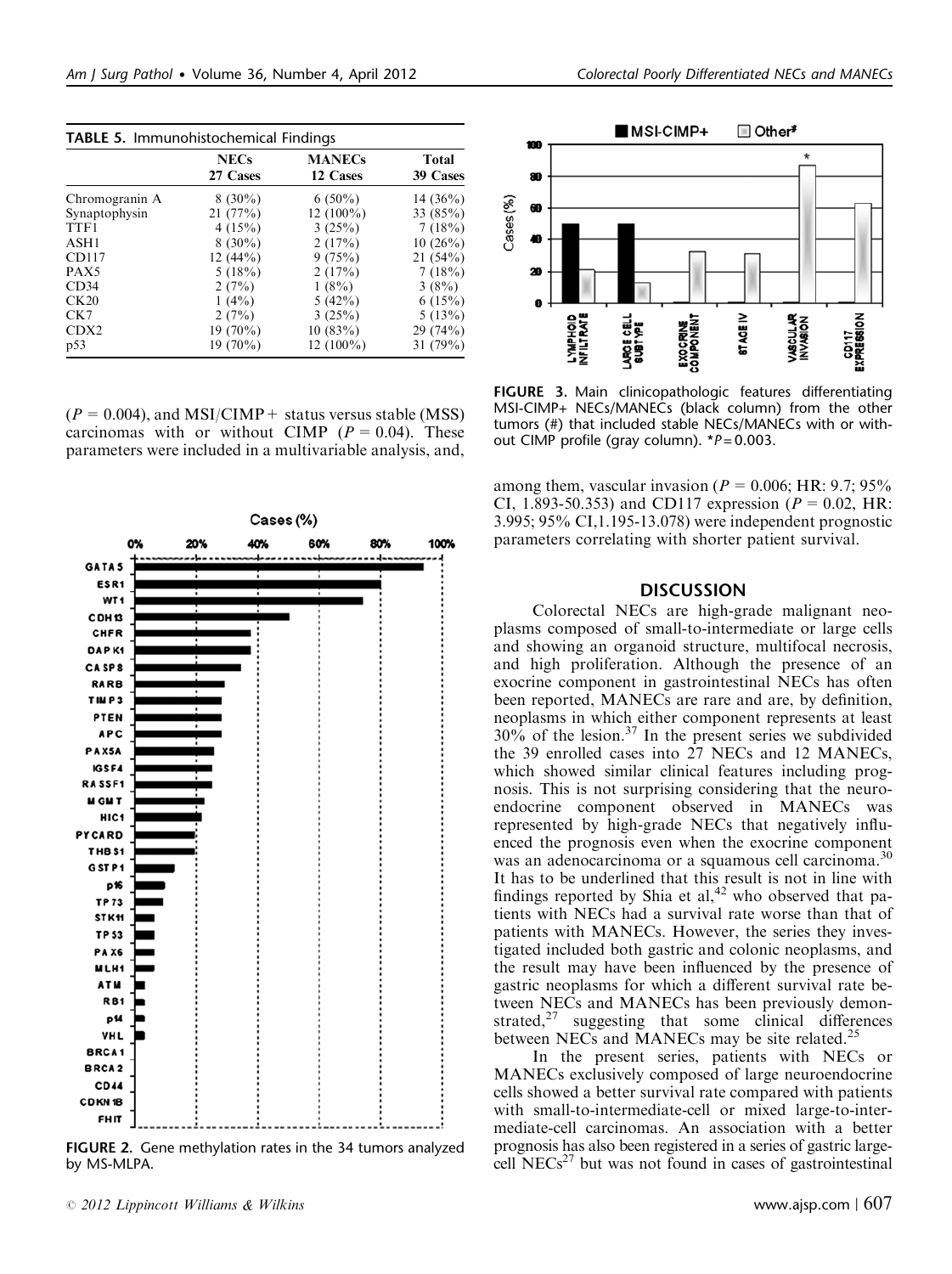<span id="page-7-0"></span>

FIGURE 4. Kaplan-Meier curves demonstrating that survival of patients with NECs is not statistically different from that of patients with MANECs (A). Large-cell subtype (B), the presence of peritumoral lymphoid infiltrate (C), and a MSI/CIMP+ profile (F) correlated with a better patient survival, whereas vascular invasion (D) and CD117 immunoreactivity (E) were associated with a worse patient outcome on univariable analysis.

tumors examined by Shia et al. $42$  The difference in survival rates we observed between large-cell and non–large-cell colorectal NECs/MANECs is interesting because it underlines the importance of an easily detectable prognostic parameter and suggests a different biology of these 2 tumor subgroups. Another interesting and not previously reported finding for colonic NECs is the favorable prognostic

meaning of the peritumoral lymphoid infiltration, which indicates a host lymphoid response to tumor and which has already been positively correlated with better survival of patients with colorectal adenocarcinomas.<sup>9,10,35</sup> Interestingly, Dahlin and colleagues have recently demonstrated that patients with colorectal cancers showing abundant T-cell lymphoid infiltration had a longer survival compared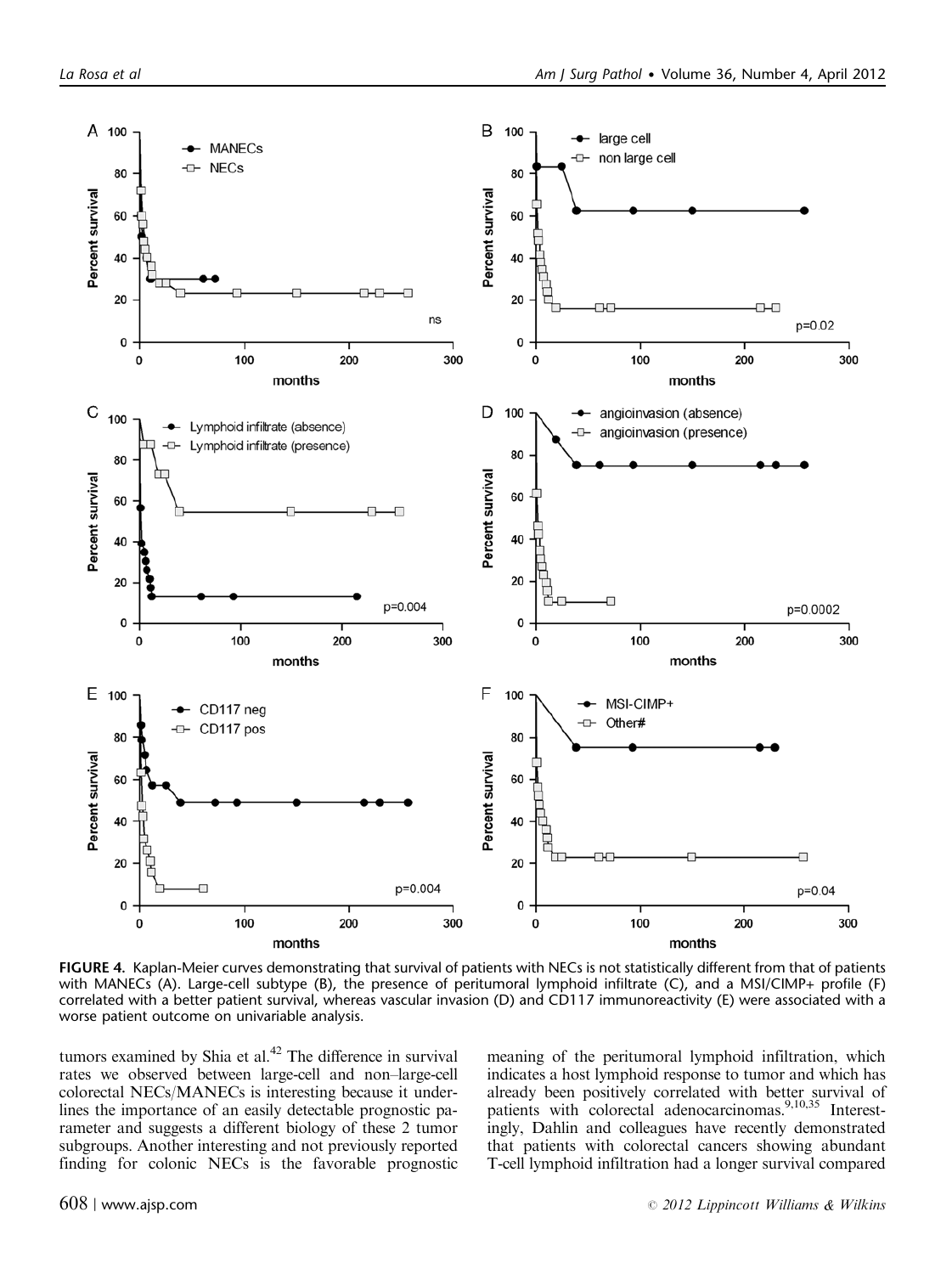with patients with colorectal carcinomas showing scarce lymphoid response. A high total T-cell score maintained its statistical prognostic power in multivariable analysis also, in which other parameters including MSI and CIMP status lost their prognostic meaning.<sup>10</sup> However, in the present study the prognostic power of peritumoral lymphoid infiltrate and that of the large-cell subtype was lost in the multivariable analysis; hence, their usefulness needs to be checked in future studies based on a larger tumor series. Vascular invasion was an independent prognostic marker on multivariable analysis, and for this reason it appears to be a significant morphologic parameter that must be included in the pathology report. The prognostic impact of vascular invasion is not surprising considering that it has been previously demonstrated in gastroenteropancreatic neuroendocrine neoplasms[.27,28](#page-9-0)

The extensive immunohistochemical investigation we performed included the assessment of the neuroendocrine profile, p53, and, for the first time, the expression of several TFs, stem cell markers, and cytokeratins 7 and 20. Synaptophysin was expressed in the majority of tumors with a higher percentage than chromogranin A, and this result is in line with previously published data.<sup>[42](#page-10-0)</sup> However, we did not observe any relationship between synaptophysin expression and survival as described by Shia et al.<sup>[42](#page-10-0)</sup> The expression of p53 in the majority of tumors completely confirmed previous findings demonstrating p53 nuclear immunoreactivity and p53 gene mutation in NECs of different sites.<sup>[12,27,28](#page-9-0)</sup>

The TTF1 and ASH1 expression that we observed in a subgroup of tumors is not surprising, considering that these TFs have been identified previously in gastro-intestinal NECs.<sup>[26,43](#page-9-0)</sup> Interestingly, we found CDX2 nuclear immunoreactivity in 29/39 (74%) neoplasms, suggesting its possible role as a diagnostic marker indicating the intestinal origin. However, CDX2 expression has already been reported in a small number of lung NECs<sup>5,29</sup>; therefore CDX2, although more frequently expressed in intestinal NECs, cannot be considered as a univocal marker of intestinal origin. On the basis of the expression of TTF1, ASH1, and CDX2 we tentatively subdivided tumors into 4 groups (see Materials and methods) with the aim of identifying different phenotypic/ diagnostic/prognostic categories: lung-type, intestinaltype, mixed-type, and null-type colorectal NECs/MAN-ECs. Although these subgroups of tumors did not show a prognostic significance, they should be considered for diagnostic purposes because they indicate the phenotypical heterogeneity of colorectal NECs. In this respect it is worth noting that 7/8 (87.5%) large-cell carcinomas showed an "intestinal-type" phenotype versus 14/31 (45%) non–large-cell type. We also investigated 2 hematopoietic stem cell markers: CD117 and CD34. Immunoreactivity for CD117 has already been described in neuroendocrine neoplasms, and it has also been suggested as a marker of malignancy for pancreatic neuroendocrine tumors and NECs.<sup>11,47,48</sup> Interestingly, in the present series, CD117 immunoreactivity was found in 21/39 (54%) neoplasms and was correlated with a worse prognosis on univariable and multivariable analyses. Previous investigations did not demonstrate c-kit gene mutation in CD117 immunoreactive colorectal NECs.<sup>2,20</sup> This suggests that in this cancer subset CD117 overexpression may not be mediated through activating mutations, indicating that imatinib mesylate (Glivec) therapy may not be useful in these patients.<sup>[15](#page-9-0)</sup>

The usefulness of cytokeratins 7 and 20 in the diagnostic pathway of colorectal NECs has not been widely investigated yet. A few papers have reported that gastrointestinal NECs did not express CK7 and  $CK20$ , $8.2$ although Kato et  $al<sup>21</sup>$  $al<sup>21</sup>$  $al<sup>21</sup>$  described a large-cell NEC of the colon that was CK20 positive. We have systematically investigated the expression of these 2 cytokeratins in all 39 neoplasms and found that they were expressed in only a small fraction of tumors and did not show any correlation with prognosis. However, this finding may be important for diagnostic purposes. The knowledge that a fraction of colorectal NECs/MANECs can be CK20 and CK7 positive should be taken into account for the differential diagnosis with poorly differentiated adenocarcinomas, especially in small bioptic specimens.

In addition to these morphologic and immunohistochemical features, new insights have been provided by the methylation profiling and MSI analysis. To the best of our knowledge, our study is the second one investigating gene methylation and MSI status in a relevant number of colorectal NECs. In agreement with our re-sults, Arnold et al<sup>[3](#page-9-0)</sup> found that aberrant DNA methylation is a common event in neuroendocrine tumors of the colon and rectum, showing comparable frequencies to those usually observed in exocrine colorectal carcinomas. $2<sup>3</sup>$ Moreover, our data support the findings reported by previous studies that NECs/MANECs are characterized by high frequencies of methylation of specific genes known to be rarely methylated in exocrine colorectal carcinomas. Specifically, we observed high frequencies of APC, CASP8, and RASSF1 methylation, which has been shown to be a common event in neuroendocrine tumors from different anatomic sites.<sup>[4,19,31,32](#page-9-0)</sup> These findings suggest that there are significant differences in DNA methylation profiles between NECs/MANECs and exocrine colorectal carcinomas, emphasizing that epigenetic mechanisms target different genes in these 2 tumor classes.

In contrast, a novel result of our work was the observation that some genes, known to exhibit a cancerspecific hypermethylation in exocrine colorectal carcinomas, are also methylated in NECs/MANECs. Among these genes, the extensive methylation of GATA5 in over 90% of the tumors examined [\(Fig. 2\)](#page-6-0) is of particular interest. Indeed, methylation of GATA4/5 is a common and specific event in exocrine colorectal carcinomas, and recent studies have highlighted its potential diagnostic value for early detection and risk assessment of colonic cancer.<sup>17,33</sup> Our analysis has also highlighted the potential utility of the WT1 gene as an early diagnostic marker of NECs/ MANECs because of its extensive methylation in the present series. To date, a widespread methylation of this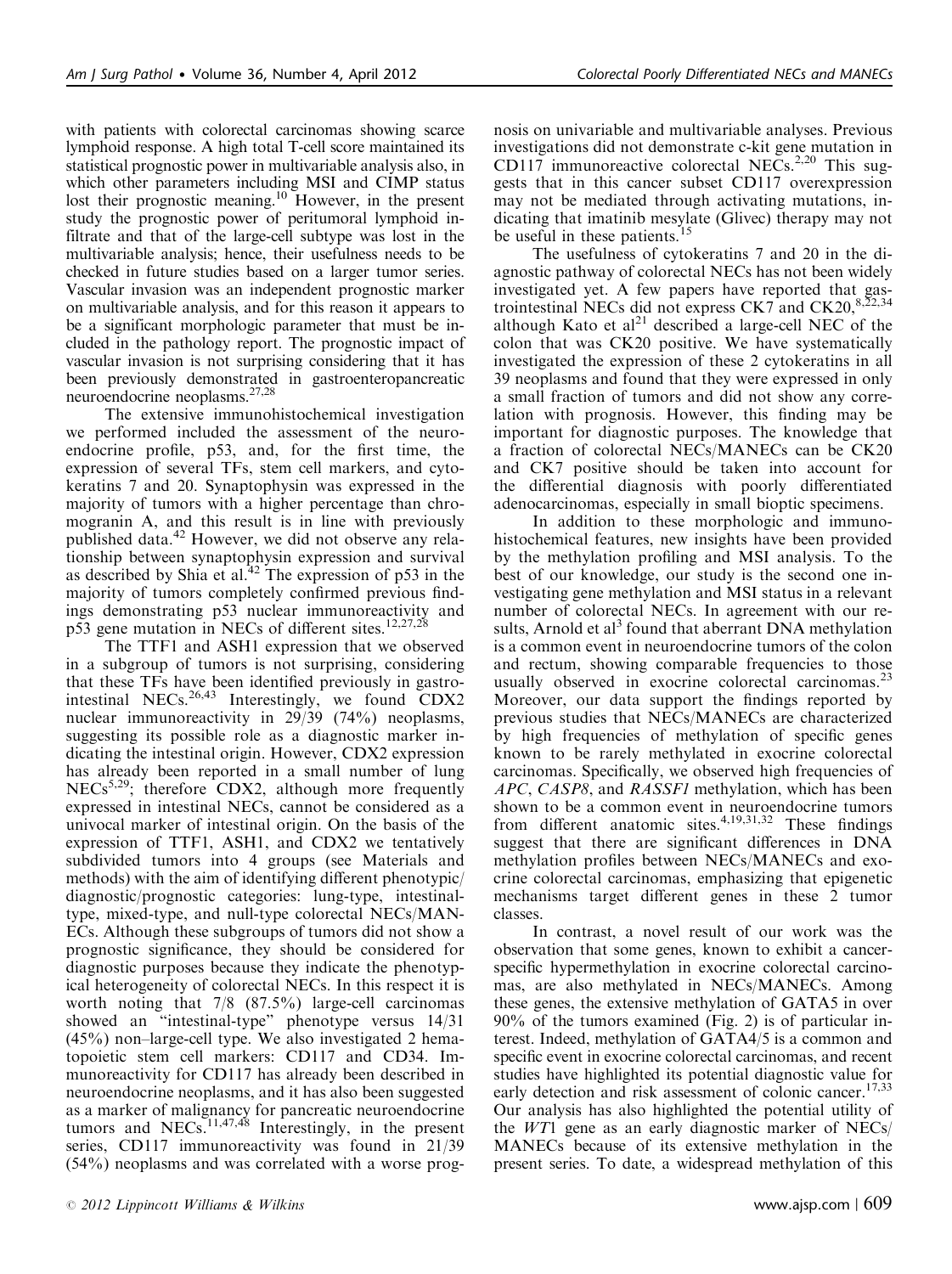<span id="page-9-0"></span>gene has been reported in colorectal cancer, although very few studies have been published on this issue.<sup>18,46</sup> Taken together, these data have important clinical and scientific implications because they support the hypothesis that specific epigenetic changes may be the driving force in the earliest steps of colorectal tumorigenesis $24,41$  and may characterize tumors destined to progress differently, such as exocrine colorectal carcinomas and NECs/MANECs. This idea is supported by a lot of evidence demonstrating that silencing of genes by methylation plays a role in the initiation of colorectal tumors and tumors of other sites. $6,7$ 

Another aim of the present work was to analyze the MSI status to evaluate the frequency of this marker in NECs/MANECs and the potential association between MSI and CIMP phenotype. A few previous studies reported that MSI is infrequent in  $NECs$ ,  $3,4,14$  but the series examined were too small to draw final conclusions, and no information was available about the association between MSI and CIMP phenotype. In this study, we demonstrated that MSI was present in 15% of NECs/MANECs (5 of 34 tumors), and all the 4 MSI tumors in which the methylation analysis was possible showed a CIMP phenotype. For the first time, these results suggest that MSI is present in NEC/ MANECs and in exocrine colorectal cancers with very similar frequencies and confirm that a close association between MSI and the CIMP phenotype is evident in NECs in the same way as in exocrine colorectal cancers. The important clinical implication of this finding is that  $CIMP +$  tumors with MSI represent a distinct entity associated with a better prognosis than the remaining cancers ([Fig. 4F](#page-7-0)). In general, our molecular investigation demonstrated that aberrant gene methylation is a common abnormality in NEC/MANECs and that a specific epigenetic characterization of these tumors may provide clues for early diagnostic markers and for tumor-specific methylation profiles. The simultaneous presence of MSI and a widespread gene methylation seem to be a predictor of better outcome in patients with NEC/MANECs. For the future we are planning a study of a cohort of gradematched and stage-matched colorectal adenocarcinomas without any neuroendocrine differentiation to verify whether they share some of the new molecular findings that we have detected in NEC/MANECs.

#### **REFERENCES**

- 1. Ahuja N, Mohan AL, Li Q, et al. Association between CpG island methylation and microsatellite instability in colorectal cancer. Cancer Res. 1997;57:3370–3374.
- 2. Akintola-Ogunremi O, Pfeifer JD, Tan BR, et al. Analysis of protein expression and gene mutation of c-kit in colorectal neuroendocrine carcinomas. Am J Surg Pathol. 2003;27:1551–1558.
- 3. Arnold CN, Nagasaka T, Goel A, et al. Molecular characteristics and predictors of survival in patients with malignant neuroendocrine tumors. Int J Cancer. 2008;123:1556–1564.
- 4. Arnold CN, Sosnowski A, Schmitt-Graff A, et al. Analysis of molecular pathways in sporadic neuroendocrine tumors of the gastro-entero-pancreatic system. Int J Cancer. 2007;120: 2157–2164.
- 5. Barbareschi M, Roldo C, Zamboni G, et al. CDX-2 homeobox gene product expression in neuroendocrine tumors: its role as a marker of intestinal neuroendocrine tumors. Am J Surg Pathol. 2004;28: 1169–1176.
- 6. Chan AO, Broaddus RR, Houlihan PS, et al. CpG island methylation in aberrant crypt foci of the colorectum. Am J Pathol. 2002;160:1823–1830.
- 7. Chan AO, Issa JP, Morris JS, et al. Concordant CpG island methylation in hyperplastic polyposis. Am J Pathol. 2002;160: 529–536.
- 8. Cheuk W, Kwan MY, Suster S, et al. Immunostaining for thyroid transcription factor 1 and cytokeratin 20 aids the distinction of small cell carcinoma from Merkel cell carcinoma, but not pulmonary from extrapulmonary small cell carcinomas. Arch Pathol Lab Med. 2001;125:228–231.
- 9. Compton CC. Colorectal carcinoma: diagnostic, prognostic, and molecular features. Mod Pathol. 2003;16:376–388.
- 10. Dahlin AM, Henriksson ML, Van Guelpen B, et al. Colorectal cancer prognosis depends on T-cell infiltration and molecular characteristics of the tumor. Mod Pathol. 2011;24:671–682.
- 11. Erler BS, Presby MM, Finch M, et al. CD117, Ki-67, and p53 predict survival in neuroendocrine carcinomas, but not within the subgroup of small cell lung carcinoma. Tumor Biol. 2011;32:107–111.
- 12. Furlan D, Bernasconi B, Uccella S, et al. Allelotypes and fluorescence in situ hybridization profiles of poorly differentiated endocrine carcinomas of different sites. Clin Cancer Res. 2005;11: 1765–1775.
- 13. Furlan D, Cerutti R, Genasetti A, et al. Microallelotyping defines the monoclonal or the polyclonal origin of mixed and collision endocrine-exocrine tumors of the gut. *Lab Invest*. 2003;83:963-971.
- 14. Ghimenti C, Tannergard P, Wahlberg S, et al. Microsatellite instability and mismatch repair gene inactivation in sporadic pancreatic and colon tumours. Br J Cancer. 1999;80:11-16.
- 15. Gross DJ, Munter G, Bitan M, et al. The role of imatinib mesylate (Glivec) for treatment of patients with malignant endocrine tumors positive for c-kit or PDGF-R. Endocr Relat Cancer. 2006;13: 535–540.
- 16. Hawkins N, Norrie M, Cheong K, et al. CpG island methylation in sporadic colorectal cancers and its relationship to microsatellite instability. Gastroenterology. 2002;122:1376–1387.
- 17. Hellebrekers DM, Lentjes MH, van den Bosch SM, et al. GATA4 and GATA5 are potential tumor suppressor and biomarkers in colorectal cancer. Clin Cancer Res. 2009;15:3990–3997.
- 18. Hiltunen MO, Koistinaho J, Alhonen L, et al. Hypermethylation of the WT1 and calcitonin gene promoter regions at chromosome 11p in human colorectal cancer. Br J Cancer. 1997;76:1124–1130.
- 19. House MG, Herman JG, Guo MZ, et al. Aberrant hypermethylation of tumor suppressor genes in pancreatic endocrine neoplasms. Ann Surg. 2003;238:423–431.
- 20. Ishikubo T, Akagi K, Kurosumi M, et al. Immunohistochemical and mutational analysis of c-kit in gastrointestinal neuroendocrine cell carcinoma. Jpn J Clin Oncol. 2006;36:494–498.
- 21. Kato T, Terashima T, Tomida S, et al. Cytokeratin 20-positive large cell neuroendocrine carcinoma of the colon. Pathol Int. 2005;55:524–529.
- 22. Kende AI, Carr NJ, Sobin LH. Expression of cytokeratins 7 and 20 in carcinomas of the gastrointestinal tract. Histopathology. 2003;42: 137–140.
- 23. Kim MS, Lee J, Sidransky D. DNA methylation markers in colorectal cancer. Cancer Metastasis Rev. 2010;29:181–206.
- 24. Kim YH, Lee HC, Kim SY, et al. Epigenomic analysis of aberrantly methylated genes in colorectal cancer identifies genes commonly affected by epigenetic alterations. Ann Surg Oncol. 2011;18:2338–2347.
- 25. Klöppel G, Rindi G, Anlauf M, et al. P. Site-specific biology and pathology of gastroenteropancreatic neuroendocrine tumors. Virchows Arch. 2007;451(suppl 1):S9–S27.
- 26. La Rosa S, Chiaravalli AM, Placidi C, et al. TTF1 expression in normal lung neuroendocrine cells and related tumors. Immunohistochemical study comparing two different monoclonal antibodies. Virchows Arch. 2010;457:497–507.
- 27. La Rosa S, Inzani F, Vanoli A, et al. Histologic characterization and improved prognostic evaluation of 209 gastric neuroendocrine neoplasms. Hum Pathol. 2011;42:1373–1384.
- 28. La Rosa S, Klersy C, Uccella S, et al. Improved histologic and clinico-pathologic criteria for prognostic evaluation of pancreatic endocrine tumors. Hum Pathol. 2009;40:30–40.